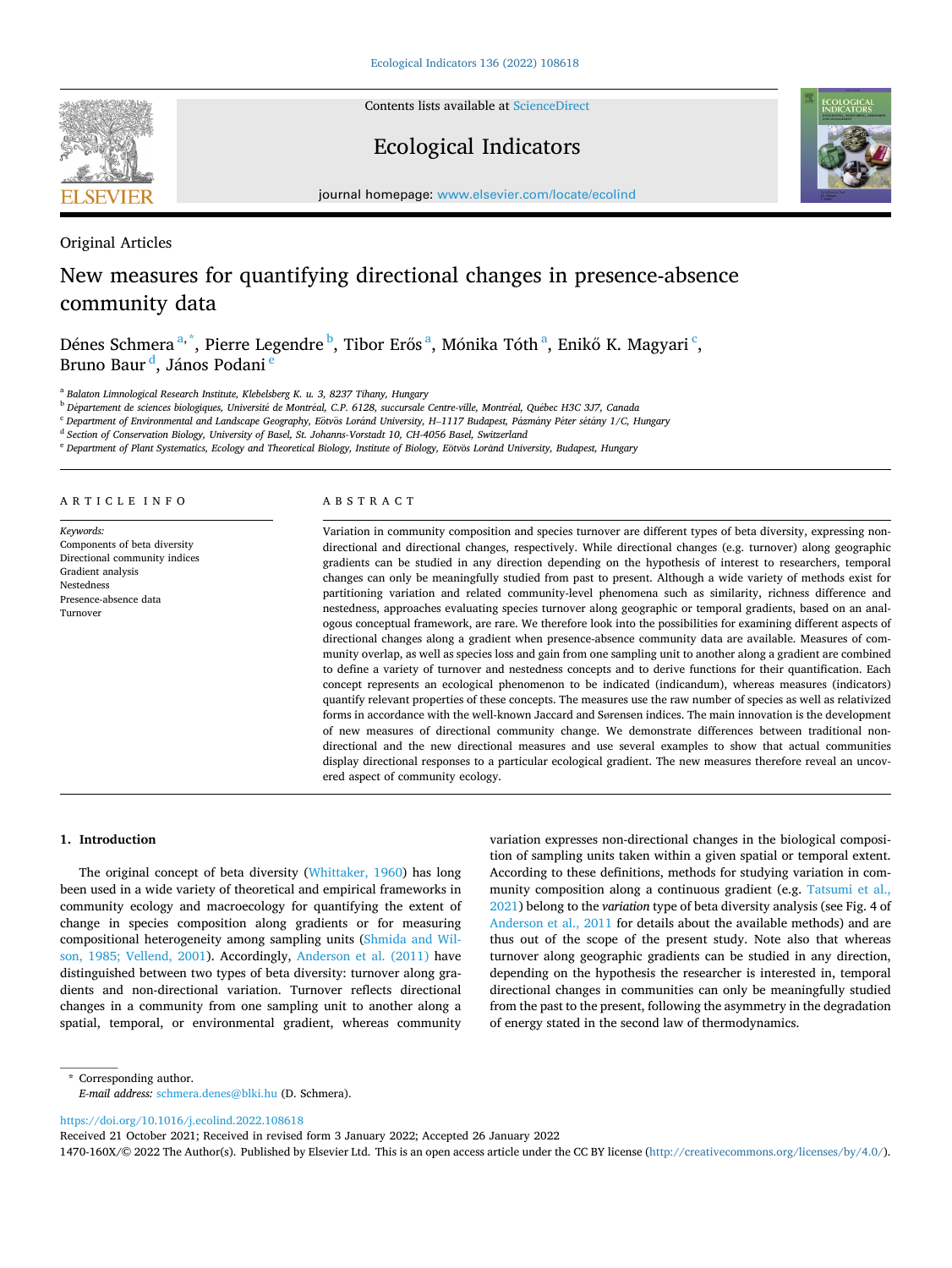<span id="page-1-0"></span>Precise definition of turnover should refer to a *directional change in a community* ("How many new species are encountered along a gradient and how many that were initially present are now lost?" [Anderson et al.,](#page-8-0)  [2011\)](#page-8-0). When we move, for instance, from 600 m above sea level (a.s.l.) to 1100 m a.s.l., we can observe *gain* and *loss* of species, or else no change in species composition (the same species are present at both sites, see Fig. 1). If we detect a decrease in species richness (which implies *species loss*), then we are concerned with a *negative directional change* in richness in the community. However, the *same difference becomes positive* if we go down the mountainside. This means that *change in a community can be characterized by considering direction*. Directionality is provided either by time, or as the result of a directional physical process that acted through time in the past and whose results are being studied. Directionality receives less attention when studying temporal community changes because time is unidirectional and community changes are routinely examined over time from earlier to later dates (see [Dornelas](#page-8-0)  [et al., 2013; Legendre, 2019; Magurran et al., 2019](#page-8-0)). However, traditional uses of dissimilarity coefficients to study temporal changes disregard the asymmetry of time processes, which is obvious; hence, the dissimilarity coefficients are not called upon to assess changes through time with special indication of directionality.

[Baselga \(2010\)](#page-8-0) pioneered the idea that beta diversity can be partitioned into replacement and nestedness-resultant components. The method; called BAS partitioning ([Legendre, 2014](#page-8-0)), has been considered as a major novelty in biodiversity research because the components may reflect the existence of different mechanisms underlying beta diversity. Thus, the method can be used efficiently for revealing geographic and ecological factors that influence community composition and for understanding conservation issues. Thanks to its originality and soundness, Baselga's procedure triggered critical comments, an intensive dispute, and the development of alternative approaches ([Baselga, 2010; Baselga,](#page-8-0)  [2012; Almeida-Neto et al., 2012; Carvalho et al., 2013; Legendre, 2014;](#page-8-0)  [Podani and Schmera, 2016](#page-8-0)). One of the newer approaches, called the SDR (**S**imilarity, richness **D**ifference and **R**eplacement) simplex method ([Podani and Schmera, 2011](#page-8-0)), is more exhaustive by exploring the



**Fig. 1.** A pattern of pairs of sampling units (pairwise pattern) shows community changes form one position (*gi*) to another (*gj*) along a directional gradient. The pairwise pattern can be divided into Overlap, Loss, and Gain PPCs. Squares represent species presences.

inherent structure of community pattern (see also [Podani et al., 2018](#page-8-0)). It means that the SDR simplex method deals not only with beta diversity and its components, but allows the evaluation of similarity, nestedness, agreement in species richness and related community-level phenomena, within a single, unified methodological framework.

Although the BAS and SDR methods include variation-type beta diversity components, these methodologies are frequently used for characterizing community change along gradients (Suppl. Document 1). In most cases, however, the gradient involved and the factor explaining changes in beta diversity were not the same. For example, Zedková et al. [\(2015\)](#page-8-0) evaluated beta diversity and its components for mayfly assemblages between two time periods (1955–1960 and 2006–2011) in relation to a stream size gradient (in brooks, small and large rivers). In this example, the ecological gradient studied was stream size, while beta diversity reflected temporal differences between the study periods. With this example, we by no means state that the study of Zedková et al. [\(2015\)](#page-8-0) is scientifically irrelevant but emphasize that it cannot reveal the *directed* effect of the ecological gradient (stream size) on beta diversity (temporal). A noted exception is presented by [Marini et al. \(2013\)](#page-8-0); who studied how relative richness difference and relative species replacement components were related to the elevational difference of site pairs in plant communities along an altitudinal gradient (see their [Fig. 3](#page-4-0)). Such analyses, however, clearly restrict possible inferences, because the available approaches include exclusively variation-type (*non-directional)*  measures, which are inadequate for expressing *directional changes*.

Surprisingly, directional measures received only limited attention ([Koleff et al., 2003\)](#page-8-0). To assess directional community changes, we suggest new directional indices. The new idea is based on the decomposition of temporal beta diversity into loss and gain components (as in [Legendre, 2019; Magurran et al., 2019; Wu et al., 2020\)](#page-8-0), on *P*airwise *P*attern *C*omponents (PPCs, [Schmera et al., 2020](#page-8-0)) and on the SDR simplex method [\(Podani and Schmera, 2011\)](#page-8-0). We show that directional changes in a community *per se* can be characterized further in terms of its individual components – specifically, the degree of overlap, gains and losses in species – to enrich our understanding of community changes. We suggest that directional changes in a community from one sampling unit to another along a gradient (i.e. turnover, [Anderson et al., 2011\)](#page-8-0) can be further qualified as gaining turnover (turnover dominated by the gain of species), neutral turnover (balanced gain and loss of species) and losing turnover (turnover dominated by loss).

Similarly, we show that although nestedness is defined as "the ordered loss of species along environmental or ecological gradients" ([Ulrich and Almeida-Neto, 2012\)](#page-8-0), the concept is rarely assessed along ecological gradients (see review in [Podani and Schmera, 2012](#page-8-0)); but see also [Kunin \(1995\) and Almeida-Neto et al. \(2008\).](#page-8-0) We argue that species loss and gain must be distinguished and suggest that nestedness along a gradient be further interpreted as gaining nestedness (nestedness with species gain), neutral nestedness (nestedness without richness modification) and losing nestedness (nestedness with species loss). Finally, we demonstrate the performance of these measures using artificial as well as real datasets coming from studies of fossil and extant animal assemblages.

# **2. The new measures**

## *2.1. Conceptual background*

To characterize directional change in community pattern from one sampling unit observed at a particular gradient position (*gi*) to another sampling unit taken elsewhere along the directional gradient (*gj*), and following [Legendre \(2019\)](#page-8-0); we suggest three *PPC*s: *Overlap*, *Gain* and *Loss* (*a, c* and *b* in [Legendre, 2019\)](#page-8-0). Of these, Overlap is the similarity component; it is also part of the indices used in non-directional analysis ([Schmera et al., 2020\)](#page-8-0); it refers to species that are present in both sampling units. The Gain and Loss *PPC*s are novel components even if gain and loss are well-known terms in community ecology, especially in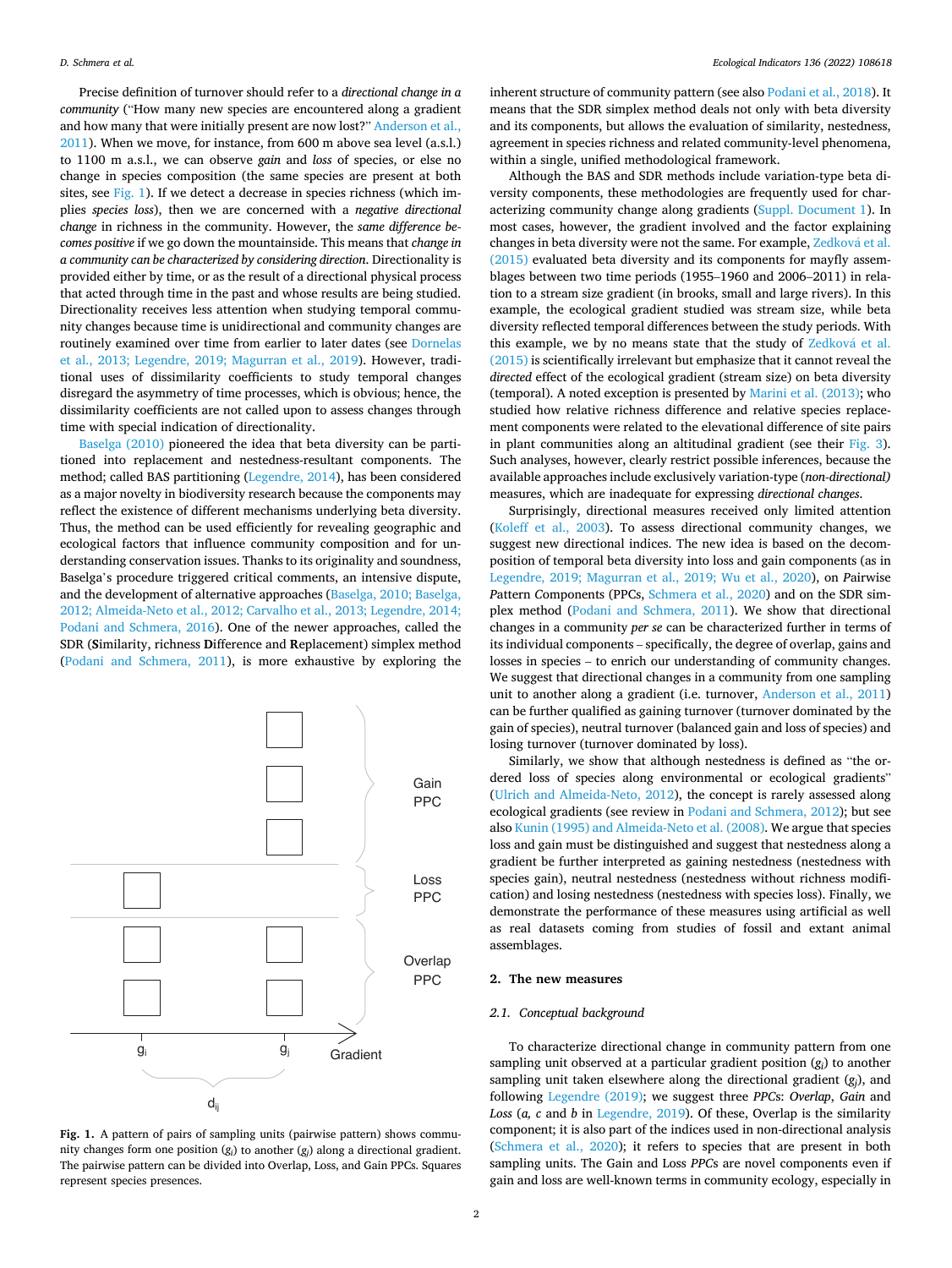#### <span id="page-2-0"></span>**Table 1**

| Concepts and the corresponding raw measures for directional analysis of community change between two sampling units quantified by the number of species. |  |  |  |
|----------------------------------------------------------------------------------------------------------------------------------------------------------|--|--|--|
|                                                                                                                                                          |  |  |  |
|                                                                                                                                                          |  |  |  |
|                                                                                                                                                          |  |  |  |

| Concept                                                             | Note                                                                                                 | Measure                                                                                                                 | Reference                     |
|---------------------------------------------------------------------|------------------------------------------------------------------------------------------------------|-------------------------------------------------------------------------------------------------------------------------|-------------------------------|
| overlap                                                             | number of species present in both sites                                                              | a                                                                                                                       | (Podani and Schmera,<br>2011) |
| species gain                                                        | number of species present only in the second site along the<br>directed gradient                     | с                                                                                                                       | (Legendre, 2019)              |
| species loss                                                        | number of species present only in the first site along the directed<br>gradient                      | b                                                                                                                       | (Legendre, 2019)              |
| gaining turnover (=turnover dominated by gain)                      | richness change $(b-c)$ is negative                                                                  | if $c > b$ , then $b + c$ , else<br>$2 \min(b,c)$                                                                       | this paper                    |
| neutral turnover (=turnover with balanced gain and<br>loss)         | there is no richness modification                                                                    | $2 \min(b,c)$                                                                                                           | this paper                    |
| losing turnover (=turnover dominated by loss)                       | richness change $(b-c)$ is positive                                                                  | if $b > c$ , then $b + c$ , else<br>$2 \min(b,c)$                                                                       | this paper                    |
| gaining nestedness (=nestedness with species gain)                  | some species are present in both sites $(a > 0)$ and richness change<br>$(b-c)$ is negative          | if $a > 0$ and $b-c < 0$ , then<br>$a+ b-c $<br>if $a > 0$ and $b-c \ge 0$ , then a                                     | this paper                    |
|                                                                     |                                                                                                      | if $a = 0$ , then 0                                                                                                     |                               |
| neutral nestedness (=nestedness without richness<br>modification)   | some species are present in both sites $(a > 0)$ and there is no<br>richness modification<br>$b-c=0$ | if $a > 0$ , then a<br>if $a = 0$ , then 0                                                                              | this paper                    |
| losing nestedness (=nestedness with species loss)                   | some species are present in both sites $(a > 0)$ and richness change<br>$(b-c)$ is positive          | if $a > 0$ and $b-c > 0$ , then<br>$a+ b-c $<br>if $a > 0$ and $b-c \le 0$ , then a<br>if $a = 0$ , then 0              | this paper                    |
| gaining strict nestedness (=strict nestedness with<br>species gain) | some species are present in both sites $(a > 0)$ and richness change<br>$(b-c)$ is negative          | if $a > 0$ and $b-c < 0$ , then<br>$a+ b-c $<br>if $a > 0$ and $b-c > 0$ , then a<br>if $a = 0$ or $ b-c  = 0$ , then 0 | this paper                    |
| losing strict nestedness (=strict nestedness with<br>species loss)  | some species are present in both sites $(a > 0)$ and richness change<br>$(b-c)$ is negative          | if $a > 0$ and $b-c > 0$ , then<br>$a+ b-c $<br>if $a > 0$ and $b-c < 0$ , then a<br>if $a = 0$ or $ b-c  = 0$ , then 0 | this paper                    |

the temporal context [\(Legendre, 2019; Magurran et al., 2019\)](#page-8-0). The Gain *PPC* contains species absent from the first sampling unit but present in the second one. In contrast, the Loss *PPC* includes species that are present in the first sampling unit but absent from the second one [\(Legendre,](#page-8-0)  [2019\)](#page-8-0). It is therefore clear that for a given pair of sampling units, Loss and Gain *PPC*s together represent community change. The example in [Fig. 1](#page-1-0) shows how the pattern of a pair of sampling units (pairwise pattern) corresponding to different positions, *gi* and *gj* along a gradient, can be divided into Overlap, Gain, and Loss *PPC*s.

As in [Schmera et al. \(2020\);](#page-8-0) we argue here that *PPC*s reflect the individual or combined response types of a community to the underlying process along the gradient such as no effect (indicated by Overlap *PPC*), species gain (Gain *PPC*) and loss (Loss *PPC*). Moreover, like in nondirectional analysis ([Schmera et al., 2020](#page-8-0)) where Replacement and Richness difference *PPC*s together form beta diversity, for directional analysis beta diversity (=turnover) is the sum of the Gain and Loss *PPC*s.

We also suggest that Gain and Loss *PPC*s constitute *gaining, losing* and *neutral turnover* (Table 1). *Gaining turnover* refers to beta diversity dominated by gain, *losing turnover* to beta diversity dominated by loss, and *neutral turnover* to beta diversity with balanced gain and loss. The broad nestedness concept (note: nestedness may exist for equally rich sampling units, [Podani and Schmera, 2012](#page-8-0)) can also be interpreted in directional analysis. Overlap *PPC* and the surplus of Gain *PPC* in relation to Loss *PPC* (see nestedness definition of [Podani and Schmera, 2011\)](#page-8-0) form together *gaining nestedness*, Overlap *PPC* and the surplus of Loss *PPC* in relation to Gain *PPC* constitute *losing nestedness*, while the sole existence of Overlap *PPC* can be regarded as *neutral nestedness* (that is, *similarity*). Finally, if nestedness is interpreted in the strict sense (i.e., nestedness does not exist for sampling units with equal species number, [Podani and Schmera, 2012\)](#page-8-0), then Overlap *PPC* and the surplus of Gain *PPC* in relation to Loss *PPC* form together *gaining strict nestedness* with the condition that the surplus exists (see strict nestedness definition of [Podani and Schmera, 2011](#page-8-0)). Similarly, Overlap *PPC* and the surplus of Loss *PPC* in relation to Gain *PPC* produce *losing strict nestedness* (Table 1).

These indices are computed from presence-absence species data.

# *2.2. Raw measures using the number of species*

We follow the standard system of abbreviations used for pairwise comparisons (e.g. [Koleff et al., 2003](#page-8-0)) and for measuring temporal beta diversity [\(Legendre, 2019\)](#page-8-0). In this, *a* is the number of species present in both sampling units, *b* is the number of species present only in the first sampling unit and *c* is the number of species present only in the second one, so that  $n = a + b + c$  is the number of species in the two sampling units combined. We suggest quantifying Overlap *PPC* by the number of shared species (*a*), Gain *PPC* by the number of species present only in the second sampling unit (*c*), and Loss *PPC* by the number of species present only in the first sampling unit (*b*). As seen from Table 1, we can also quantify the different concepts of turnover and nestedness.

# *2.3. Relativization by the number of species present in the two sampling units combined*

To make the calculation independent of species richness, all measures described above are to be divided by *n*. This division normalizes all measures to the interval  $[0,1]$ , which – if multiplied by  $100$  – can be interpreted in terms of percentages of the total species richness of the two sites being compared ([Table 2](#page-3-0)). The relativized amount of overlap (hereafter relativized overlap) is identical to the well-known similarity coefficient ([Jaccard, 1901\)](#page-8-0). The other measures are novel because directional changes were rarely, if ever considered previously. Relativized turnover measures (i.e. relativized gaining turnover, relativized neutral turnover and relativized losing turnover) are based on Jaccard dissimilarity, while relativized nestedness measures (i.e. relativized gaining nestedness, relativized neutral nestedness, relativized losing nestedness, relativized strict gaining nestedness and relativized strict losing nestedness) follow the alternative nestedness concepts defined in [Podani and Schmera \(2011\).](#page-8-0) As explained above; these new measures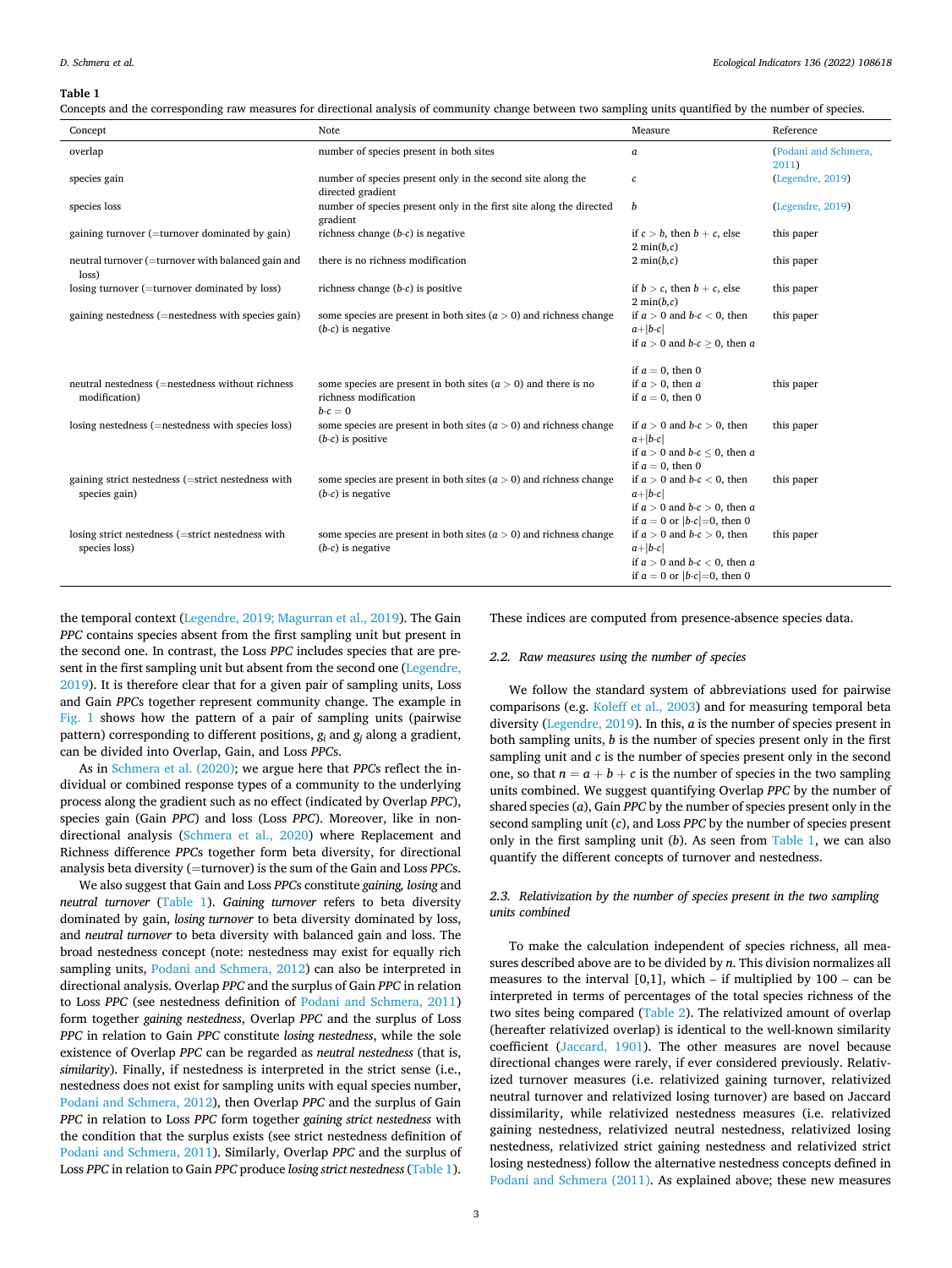#### <span id="page-3-0"></span>**Table 2**

Concepts and the corresponding relativized measures for directional analysis of community change between two sampling units, quantified by the number of species and relativized by division by the Jaccard or the Sørensen index denominator. Abbreviation:  $n = a + b + c$ . References for measures: Ref.1 – ([Jaccard, 1901\)](#page-8-0); Ref.2 – (Sø[rensen, 1948\)](#page-8-0); Ref.3 – ([Legendre, 2019](#page-8-0)); Ref.4 – this paper.

| Concept                   | Relativized measure with Jaccard denominator              | Relativized measure with Sørensen denominator                               |
|---------------------------|-----------------------------------------------------------|-----------------------------------------------------------------------------|
| overlap                   | $a/n$ (Ref.1)                                             | $2a/(2a + b + c)$ (Ref.2)                                                   |
| species gain              | $c/n$ (Ref.3)                                             | $c/(2a + b + c)$ (Ref.3)                                                    |
| species loss              | $b/n$ (Ref.3)                                             | $b/(2a + b + c)$ (Ref.3)                                                    |
| gaining turnover          | if $c > b$ then $(b + c)/n$ else 2 min $(b, c)/n$ (Ref.4) | if $c > b$ then $(b + c)/(2a + b + c)$ else 2 min(b,c)/(2a + b + c) (Ref.4) |
| neutral turnover          | $2 \min(b,c)/n$ (Ref.4)                                   | $2 min(b,c)/(2a+b+c)$ (Ref.4)                                               |
| losing turnover           | if $b > c$ then $(b + c)/n$ else 2 min(b,c)/n (Ref.4)     | if $b > c$ then $(b + c)/(2a + b + c)$ else 2 min(b,c)/(2a + b + c) (Ref.4) |
| gaining nestedness        | if $a > 0$ and $b-c < 0$ then $(a+ b-c )/n$               | if $a > 0$ and $b-c < 0$ then                                               |
|                           | if $a > 0$ and $b-c > 0$ then $a/n$                       | $(2a+ b-c )/(2a+b+c)$                                                       |
|                           | if $a = 0$ then 0 (Ref.4)                                 | if $a > 0$ and $b-c > 0$ then $2a/(2a+b+c)$                                 |
|                           |                                                           | if $a = 0$ then 0 (Ref.4)                                                   |
| neutral nestedness        | if $a > 0$ then $a/n$                                     | if $a > 0$ then $2a/(2a + b + c)$                                           |
|                           | if $a = 0$ then 0 (Ref.4)                                 | if $a = 0$ then 0 (Ref.4)                                                   |
| losing nestedness         | if $a > 0$ and $b-c > 0$ then $(a+ b-c )/n$               | if $a > 0$ and $b-c > 0$ then                                               |
|                           | if $a > 0$ and $b-c < 0$ then $a/n$                       | $(2a+ b-c )/(2a+b+c)$                                                       |
|                           | if $a = 0$ then 0 (Ref.4)                                 | if $a > 0$ and $b-c < 0$ then $2a/(2a+b+c)$                                 |
|                           |                                                           | if $a = 0$ then 0 (Ref.4)                                                   |
| gaining strict nestedness | if $a > 0$ and $b-c < 0$ then $(a+ b-c )/n$               | if $a > 0$ and $b-c < 0$ then                                               |
|                           | if $a > 0$ and $b-c > 0$ then $a/n$                       | $(2a+ b-c )/(2a+b+c)$                                                       |
|                           | if $a = 0$ or $ b-c  = 0$ then 0 (Ref.4)                  | if $a > 0$ and $b-c > 0$ then                                               |
|                           |                                                           | $2a/(2a+b+c)$                                                               |
|                           |                                                           | if $a = 0$ or $ b-c  = 0$ then 0 (Ref.4)                                    |
| losing strict nestedness  | if $a > 0$ and $b-c > 0$ then $\frac{a +  b-c }{n}$       | if $a > 0$ and $b-c > 0$ then                                               |
|                           | if $a > 0$ and $b-c < 0$ then $a/n$                       | $(2a+ b-c )/(2a+b+c)$                                                       |
|                           | if $a = 0$ or $ b-c  = 0$ then 0 (Ref.4)                  | if $a > 0$ and $b-c < 0$ then                                               |
|                           |                                                           | $2a/(2a+b+c)$                                                               |
|                           |                                                           | if $a = 0$ or $ b-c  = 0$ then 0 (Ref.4)                                    |

consider directional change in the community from one sampling unit to another along a gradient (Table 2). The entire approach, like the original SDR method, may be modified in a way that *PPC*s are expressed according to the Sørensen index (Table 2). Supplementary Document 2 provides an R function *directional.response* for computation of the new indices. This function is also available in R package *adespatial* ([Dray](#page-8-0)  [et al., 2021\)](#page-8-0).

# **3. Interpretation of the new measures**

### *3.1. Comparison of raw and relativized measures*

Our first toy matrix **A**1 is used to illustrate the difference between raw and relativized indices. **A**1 contains 3 sampling units (rows) and 6 species (columns). The cells of the matrix contain species presences (1) or absences (0):  $\overline{a}$ 

| $\mathbf{A}_1 = \begin{bmatrix} 1 & 1 & 1 & 0 & 0 & 0 \ 0 & 0 & 0 & 1 & 1 & 0 \ 0 & 0 & 0 & 0 & 0 & 1 \end{bmatrix}$ |  |  |      |  |
|----------------------------------------------------------------------------------------------------------------------|--|--|------|--|
|                                                                                                                      |  |  |      |  |
|                                                                                                                      |  |  | $-1$ |  |

The community pattern represented by  $A_1$  has been referred to as anti-nested pattern ([Almeida-Neto et al., 2008; Podani and Schmera,](#page-8-0)  [2011\)](#page-8-0). We assume that the ecological gradient changes from sampling unit 1 (top row) through sampling unit 2 (middle row) to sampling unit 3 (bottom row). Losing turnover [\(Table 1\)](#page-2-0) between site pairs 1 and 2, 2 and 3, and finally between 1 and 3 equals to 5, 4, and 3. These values indicate that 5, 4 and 3 species are involved and form losing turnover in pairwise comparisons. Principal coordinates analysis (PCoA, [Legendre](#page-8-0)  [and Legendre, 2012](#page-8-0)) of the sampling units correctly represents the relatedness of the three sampling units (Fig. 2A). However, if relativized losing turnover with Jaccard or Sørensen denominator, then all three percentage distances will be 100%, suggesting that 100% of the species of each sampling unit pair show losing turnover. In that case, the PCoA ordination plot represents sampling units as an equilateral triangle (Fig. 2B). The analysis of **A1** shows that raw measures ([Table 1](#page-2-0)) quantify ecological phenomena in terms of the number of species, whereas relativized measures (Table 2) show the results as fractions of the total species richness of the two sampling units.



**Fig. 2.** Ordination plot of the three sampling units of **A**1 (numbers 1 to 3) by principal coordinates analysis (PCoA) using (A) losing turnover and (B) relativized losing turnover as distance. To emphasize the gradient, neighbouring sampling units are connected.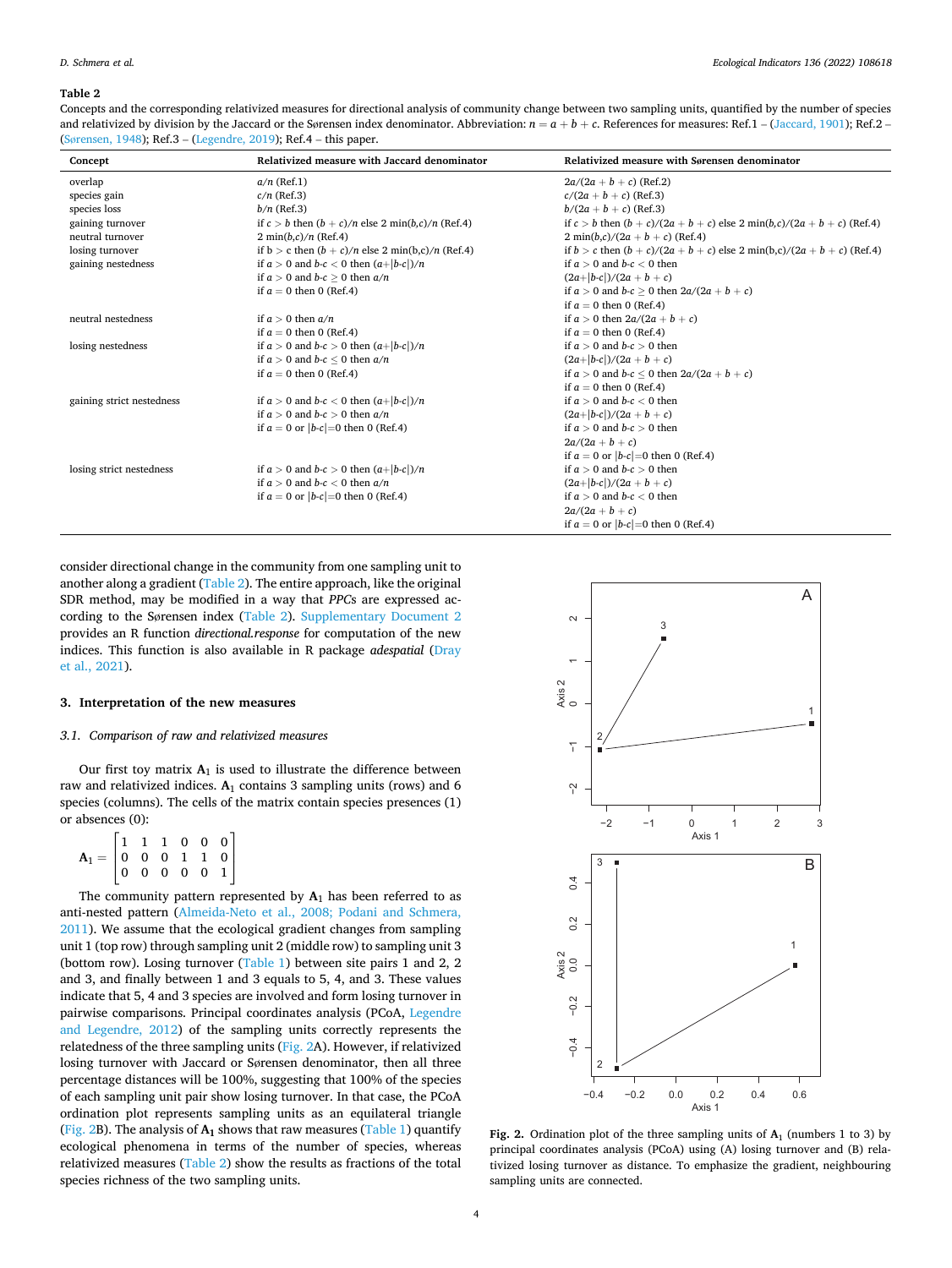<span id="page-4-0"></span>

**Fig. 3.** Patterns of variation in the values of new relativized measures [shading on an equal interval scale, from low (white) to high (black)] for pairwise comparison between two hypothetical sampling units. a: number of species present in both sampling units, b: number of species present only in the first sampling unit, c: number of species present only in the second sampling unit. The degree of shading in each plot represents the value of the given measure (darker shading for larger values, lighter shading for smaller values). Shading is discretized following [Koleff et al. \(2003\).](#page-8-0)

### *3.2. Visual interpretation of relativized measures using ternary plots*

To interpret the behaviour of the new relativized pairwise measures, 200 species were distributed among three sets (overlap, loss and gain). We calculated the statistics for all possibilities for writing  $a \geq 0$ ,  $b \geq 0$ 0 and  $c \ge 0$  with the condition that their sum is 200. Easy arithmetic shows that we have  $(201 \times 202)/2 = 20,301$  different possibilities. We used ternary plots (see [Koleff et al., 2003](#page-8-0) and [Podani and Schmera, 2011](#page-8-0)  for interpretation) with *a, b* and *c* as corners to demonstrate the pattern of variation of these measures for the 20,301 cases (Fig. 3). For instance, overlap decreases continuously from the top corner towards the bottom edge when *a* diminishes (middle diagram, upper row, Fig. 3), whereas neutral nestedness is the maximum when  $b = c$ , and  $a$  is small, and decreases towards the right and the left edge (middle diagram, middle row, Fig. 3). It is easy to see that overlap, neutral turnover and neutral

nestedness are directional regarding the number of species present only in the first (*b*) and second (*c*) sampling unit, while the other measures are non-directional. Loss, losing turnover and losing nestedness show sensitivity to the number of species present only in the first sampling unit (*b*), while gain, gaining turnover and gaining nestedness to the number of species present only in the second sampling unit (*c*).

# *3.3. Comparison of directional and non-directional measures*

Our second toy matrix  $A_2$  is used to illuminate the difference between non-directional measures (e.g. relativized nestedness, [Podani and](#page-8-0)  [Schmera, 2011;](#page-8-0) relativized neutral nestedness) and directional measures (relativized gaining nestedness, and relativized losing nestedness, [Table 2](#page-3-0)).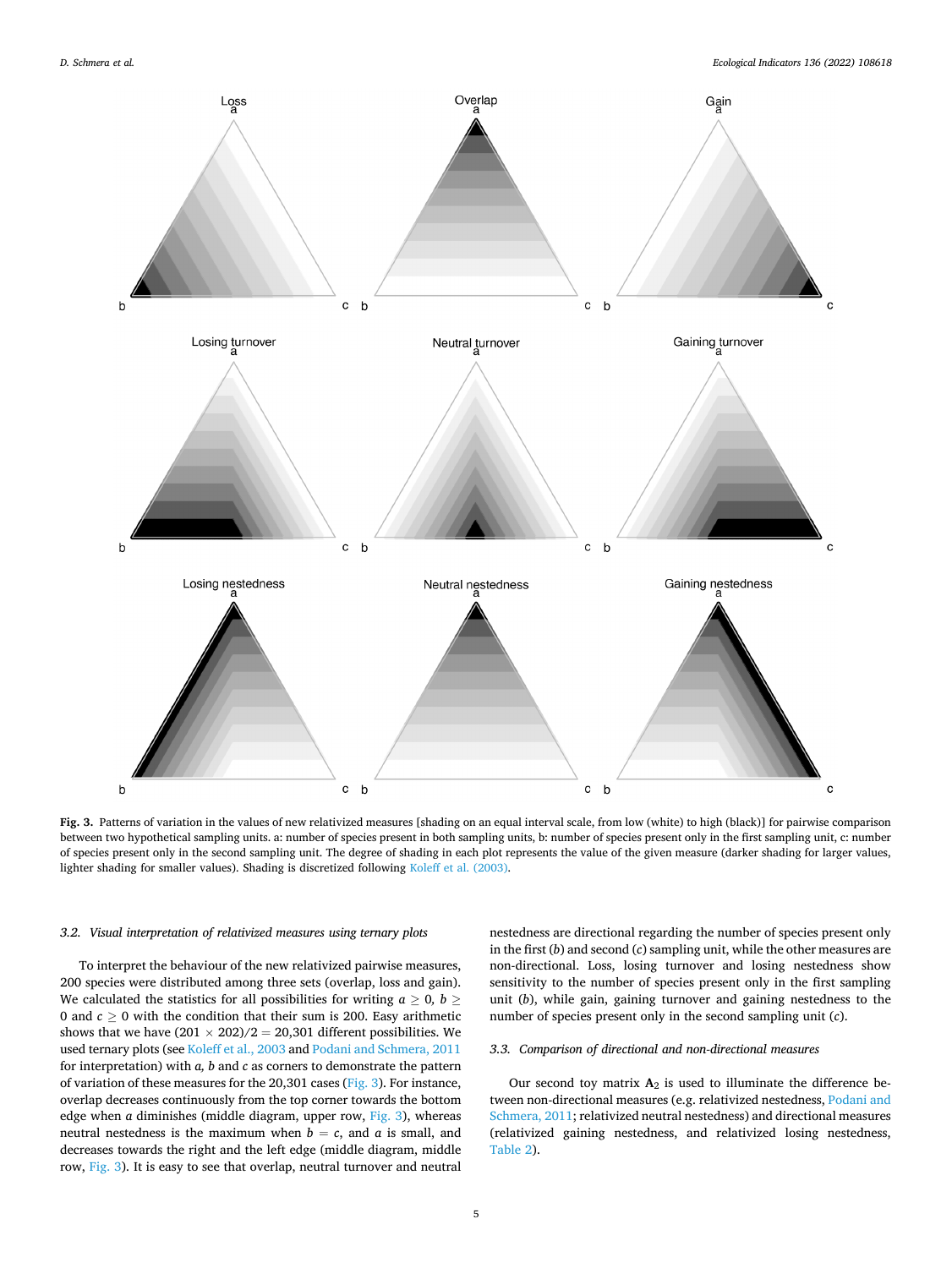<span id="page-5-0"></span>

**Fig. 4.** The response of non-directional nestedness (*Nrel*, [Podani and Schmera, 2011\)](#page-8-0) (A), relativized gaining nestedness (B), relativized neutral nestedness (C) and relativized losing nestedness (D) measures to community changes in **A**2. Only neighbouring sampling units along the gradient were studied.

|                | $\mathbf{1}$ | 0 | 0 |  |
|----------------|--------------|---|---|--|
|                | 1<br>1       |   | 0 |  |
|                |              | 1 | 1 |  |
| $\mathtt{A}_2$ | 1            | 1 | 1 |  |
|                | 1            | 1 | 0 |  |
|                |              | 0 | 0 |  |

**A**2 contains 6 sampling units so that the gradient studied runs from the first (top row of the matrix) to the last unit (bottom row of the matrix). Our analysis focuses on how nestedness changes from one sampling unit to the next along the gradient, i.e., we consider only neighbouring pairs of units. [McGeoch et al. \(2019\),](#page-8-0) for instance, call this the nearest neighbour scheme. For 6 distinct sampling units, we have 5 neighbouring pairs, so that our analyses indicate 5 instances of change. The non-directional relativized nestedness (*Nrel*, [Podani and Schmera,](#page-8-0)  [2011\)](#page-8-0) indicates 100% nestedness along the entire gradient (Fig. 4A). Relativized gaining nestedness show 100% nestedness for sampling unit pairs 1 and 2, 2 and 3, and finally for 3 and 4, and then relativized gaining nestedness decreases (Fig. 4B). Relativized neutral nestedness increases until sampling unit pair 3 and 4 (100%) and then decreases (Fig. 4C). Finally, relativized losing nestedness increases until sampling unit pair 3 and 4 (100%) and then remains constant (Fig. 4D). This example demonstrates that non-directional measures are not sensitive to directional changes in the community while our new directional measures do reflect directional changes.

### *3.4. Exercises for R users*

We provide exercises to illustrate the interpretation of the new measures. In the first exercise (Suppl. Doc. 3), we simulate coenocline data and analyse them with our new directional measures. In the second example (Suppl. Doc. 4), we analyse the Doubs River fish data, a river in south-eastern France. Ecological interpretation of the results is also supplied in brief.

#### *3.5. Recommendation for ecologists*

As already noted, variation-type (*non-directional)* measures are inadequate for expressing *directional changes* in the community. They can, however, detect the importance (large values) of beta diversity (here we deliberately use the general term beta diversity instead of turnover) or nestedness among pairs of sites also in directional situations. This detection, however, requires further (directional) analyses, especially if multiple sites are studied along a gradient.

#### **4. Analysis of actual data sets**

We examine the performance of the new measures using four ecological data sets. The *Alpine snail* data set represents the community change of terrestrial gastropods within an elevational range from 1215 to 2550 m in Val Müstair, Switzerland. Sampling of snails was adopted to their activity and habitat use ([Baur et al., 2014](#page-8-0)). The elevational gradient was divided into 9 bands (each covering a range of 150 m) and turnover and related measures among band level community data were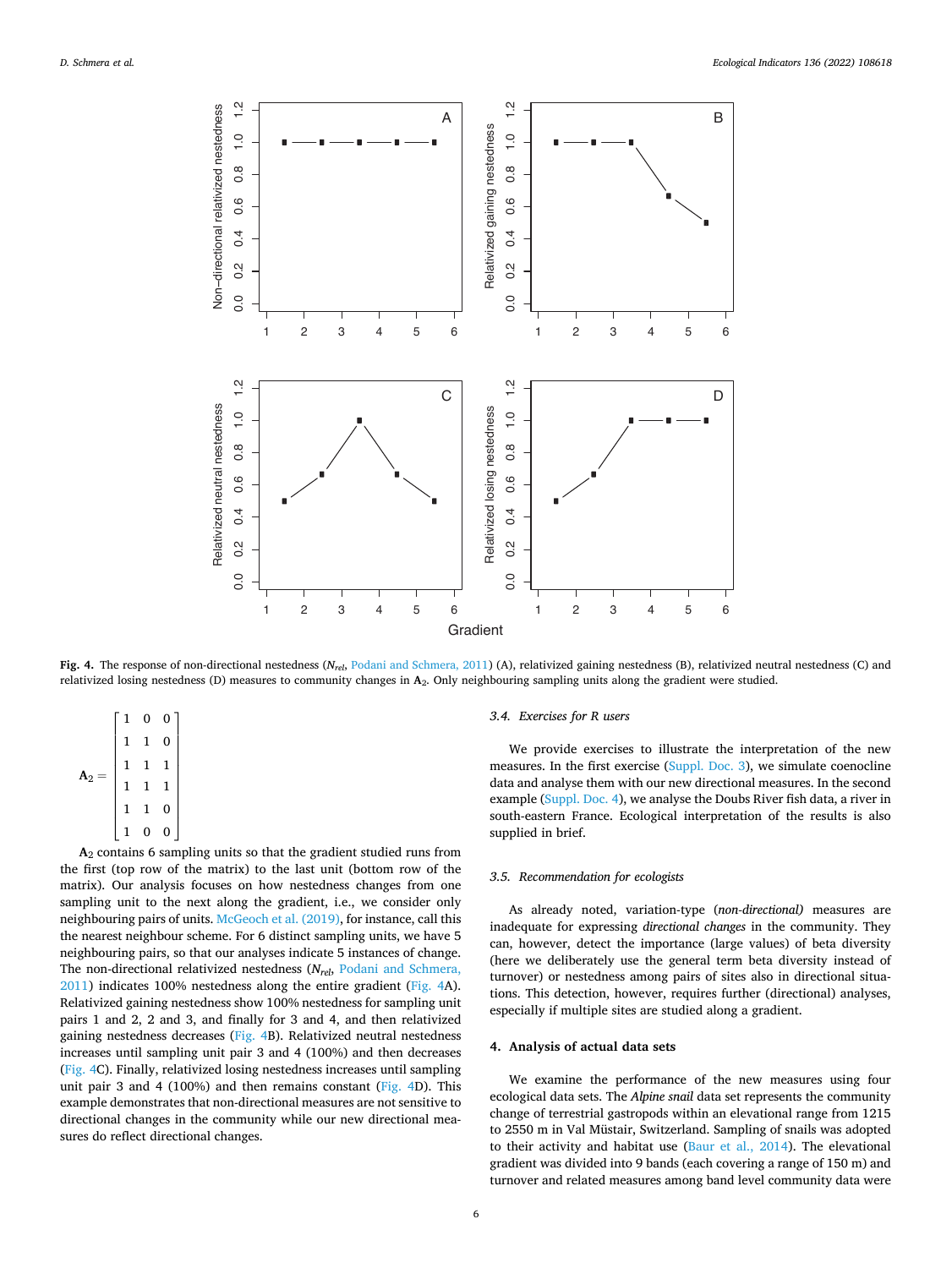<span id="page-6-0"></span>

**Fig. 5.** The response of relativized measures to real ecological community changes. The horizontal axis of each plot shows an ecological gradient. Diagrams labelled on top as "Components" visualize overlap (black), species gain (green) and species loss (red), the "Turnover" diagrams include gaining turnover (green), neutral turnover (black) and losing turnover (red), while the "Nestedness" diagrams demonstrate gaining nestedness (green), neutral nestedness (black) and losing nestedness (red). Although community changes can only be interpreted at discrete positions along the gradient, we connected points for illustrative purposes. To support the recognition of overlapping values, we slightly shifted some values vertically. (For interpretation of the references to colour in this figure legend, the reader is referred to the web version of this article.)

examined [\(Baur et al., 2014](#page-8-0)). The *Fossil chironomid* data set was obtained from the sediment of Lake Brazi, Retezat Mountains, Romania. Community changes in relation to the age of the sediment (expressed in years before present, hereafter yr BP) were analysed ( $T<sub>o</sub>$ th [et al., 2012\)](#page-8-0). The *Stream fish* data set reflects the compositional changes of fish assemblages along a longitudinal gradient of the Bernecei–Kemence stream system, Börzsöny Mountains, Hungary. The fish fauna as well as the directed gradient distance from the source were recorded for each pool (Erős [and Grossman, 2005](#page-8-0)). Finally, the *Pond community* data set contains the fauna (composed by invertebrates and amphibians) of temporary ponds in Connecticut, USA. Pond permanence was assessed as the number of weeks during which visible water was recorded after June and was related to community changes [\(Urban, 2004\)](#page-8-0).

We applied relativized measures for a given pair of sampling units where relativization is based on the number of species present in the union of the two units ([Table 2;](#page-3-0) this approach complies with the Jaccard index). Consequently, measures are expressed as the proportion of total species richness in the two sampling units combined. We examined the community change of neighbouring sampling units only. If the same gradient value was assigned to two or more sampling units (e.g., in the pond community data, four ponds had a permanence value of 0 weeks), then the average was calculated. In the figure, the resulting values are placed at the average gradient position of the neighbouring sampling units [\(Fig. 4](#page-5-0)).

The analysis of the *Alpine snail* data set reveals that the community is characterized mostly by overlap (Fig. 5a). The gain component is close to zero while the loss component increases with increasing elevation. The slight dominance of the loss component causes losing turnover and losing nestedness. The analysis of the *Fossil chironomid* data set reveals high overlap (*>*0.5) of the species composition of neighbouring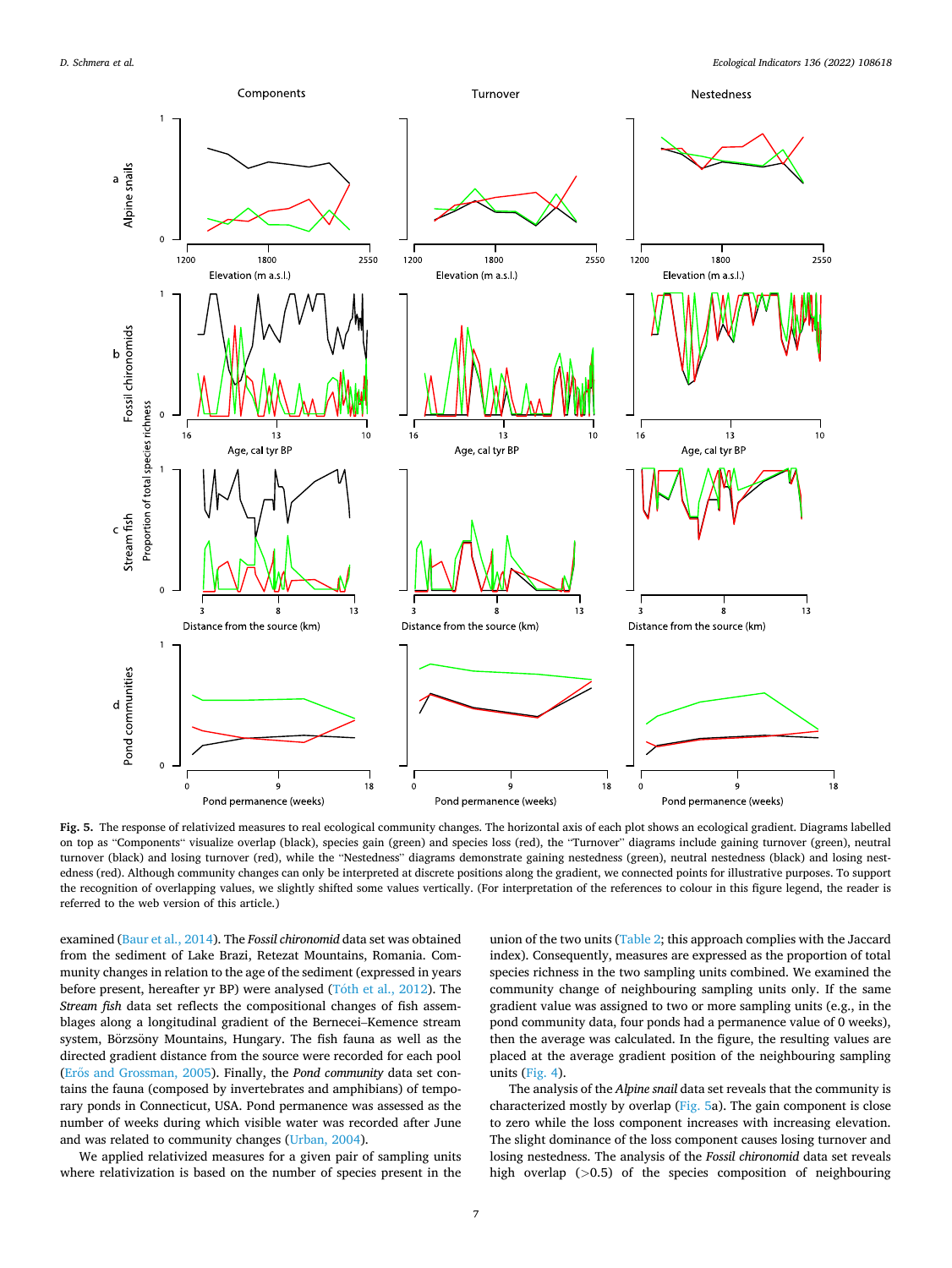sampling units ([Fig. 5](#page-6-0)b), resulting in a moderate value of turnover (*<*0.5) and a high value of nestedness (*>*0.5). This means that when only presence/absence is considered, then the chironomid assemblages show relative stability (expressed by overlap) with age. In contrast to this high average value of overlap, the loss and gain components reflect remarkable community change between 15,000 and 14,000 yr BP. The analysis of the *Stream fish* data set demonstrates that the assemblage exhibits high degree of overlap (*>*0.5) along the longitudinal gradient of the stream ([Fig. 5](#page-6-0)c). On average, the numerical value of gain is larger than the loss for neighbouring sampling units suggesting that increasing distance from the source promotes directional community change (Erős [and Grossman, 2005\)](#page-8-0). Our analyses also show that turnover is generally moderate (*<*0.5) and is dominated by gaining turnover. In addition, the stream fish assemblages exhibit gaining nested pattern (i.e. the average gaining nestedness measure is larger than the average losing nestedness) in response to increasing distances from the source. Finally, the analysis of *Pond community* reveals that the pattern is dominated by the gain component [\(Fig. 5d](#page-6-0)). This means that the community shows directional response to increasing pond permanence ([Urban, 2004](#page-8-0)). There are gaining turnover in relation to increasing pond permanence and moderate gaining nestedness. In sum, our analyses demonstrate that actual communities do show directional community changes along the ecological gradient studied.

#### **5. Discussion**

Previously described methods of partitioning beta diversity into components focus exclusively on variation among the sites but analogous interpretation of multiple components of beta diversity along environmental, spatial, or temporal gradients require further work. We argued that the assessment of such changes should consider the positions of sampling units along the gradient to reflect the direction of community changes. In line with this requirement, we suggested here a method of partitioning turnover and developed a methodology to quantify several important directional aspects of community change — overlap, gain and loss — along a gradient.

The increasing need for quantifying the change of communities along gradients together with the finding that components of beta diversity can be used efficiently for revealing background mechanisms driving communities ([Baselga, 2010\)](#page-8-0) promoted the intensive use of beta diversity components in gradient analyses (Suppl. Doc. 1). We emphasize that components of beta diversity that simply quantify variation cannot reflect the response of the community to a directed gradient. Thus, they provide inadequate information on how a particular physical gradient influences the community.

Our methodology supplements the existing toolkit of community ecology by focusing on the position of sampling units along a gradient and by quantifying the directional community responses. Regarding the latter, we emphasized species losses and gains [\(Legendre, 2019;](#page-8-0)  [Magurran et al., 2019\)](#page-8-0), and formulated different directional measures of turnover and nestedness following [Podani and Schmera \(2011\)](#page-8-0) and [Schmera et al. \(2020\)](#page-8-0). Since the new measures are sensitive to *directional*  community changes; we distinguished among *gaining*; *losing* and *neutral*  measures, based on the number of species, and showed how to relativize the new measures following the tradition of the Jaccard and Sørensen (dis)similarity indices to make them independent of the total number of species observed at the sites.

Although the term turnover is related by definition to directional community changes [\(Anderson et al., 2011\)](#page-8-0), the connection of nestedness to a gradient is less straightforward. [Atmar and Patterson \(1993\)](#page-8-0)  viewed the order of species extinctions as highly deterministic; and called it as inherent orderliness of extinction patterns. They argued that the extinction of species on each island of an archipelago depends on fragmentation (i.e. on the size of the islands) and thus "each smaller island would contain only a proper subset of the species found on all larger islands". Consequently, they proposed that a nested pattern

reflects an orderly sequence of extinction on islands in relation to fragmentation. This idea popularized the concept of nestedness. Later, [Almeida-Neto et al. \(2008\)](#page-8-0) argued that the isolation and the size of the habitat might explain the emergence of nestedness. According to these findings; nestedness should express a directional community change along a gradient. In their seminal review paper, however, [Ulrich et al.](#page-8-0)  [\(2009\)](#page-8-0) decoupled ecological gradients and the concept of nestedness by saying: "In a nested pattern; the species composition of smaller assemblages is a nested subset of the species composition of larger assemblages". Moreover, the frequently used nestedness measures (NODF, [Almeida-Neto et al., 2008](#page-8-0); Nrel, [Podani and Schmera, 2011\)](#page-8-0) do not consider any gradient. Consequently, the existing methodology is inadequate to connect nestedness to a gradient, even though there is a clear need for this.

The methodology we suggested here fills this gap and allows researchers to quantify the *directional response* of the community to a gradient. Similarly to the approaches focusing on variation-type beta diversity, we paid special attention to the relationship between beta diversity and nestedness. Analyses of actual data sets showed that communities may exhibit nestedness (alpine snails, fossil chironomids, stream fish) or turnover (pond communities) along a gradient, even though these two phenomena are not mutually exclusive. Compared to the variation-based community analyses, we identified directional patterns using directional measures. For instance, the alpine snail communities were dominated by loss (and losing nestedness) in relation to increasing elevation, whereas the pond communities were dominated by gain (and gaining turnover) as a response to increasing permanence. Such inferences reveal an unexplored aspect of community organisation.

Our conclusions depend not only on the measures used, but also on the choice of sampling units to be compared. Here we analysed and discussed data for neighbouring pairs of sampling units only for actual data sets. Obviously, it may also be meaningful to compare community response with reference to the first sampling unit (e.g. Fig. 3 in [Legendre](#page-8-0)  [and Salvat, 2015;](#page-8-0) Fig. 3 in [Legendre, 2019](#page-8-0); and Fig. 2 in [Magurran et al.,](#page-8-0)  [2019\)](#page-8-0), called the "fixed-point origin" design ([McGeoch et al., 2019](#page-8-0)). To provide a universal tool for ecologists, our R function *directional.response*  (Suppl. Doc 2) examines each pair of sampling sites, thereby allowing different designs to be considered. It is important to note that even a carefully selected measure combined with an appropriate sampling design cannot guarantee an unbiased conclusion. This is because inferences from community patterns depend not only on the analytical aspect of the methodology (measure and design), but also on the adequacy of the sampling strategy. As the field sampling of ecological communities is challenging (Czeglédi et al., 2021) and influenced by imperfect species detection [\(Hamer et al., 2021](#page-8-0)), the sampling procedure might result in a biased presence-absence matrix. The most likely bias is that species are not detected even when they are present in a study site. To avoid such sampling bias, special attention should be paid to the representativeness, comparability and reliability of samples [\(Cao](#page-8-0)  [et al., 2002; Ramsey and Hewitt, 2005](#page-8-0)).

In sum, we extended the mathematical toolkit of numerical ecology to assess the directional change of community if there is an underlying ecological gradient. We showed that – similarly to the variation-based decomposition of beta diversity – it is possible to decompose beta diversity into directional components. These components, combined with others, allow the quantification of different concepts of ecology, such as turnover and nestedness.

# **Author contributions**

DS, PL and JP conceived the idea, TE, MT, EKM and BB collected the data, DS and PL analysed the data, DS, JP and PL led the writing of the manuscript. All authors contributed to the interpretation of the results as well as to the manuscript drafts.